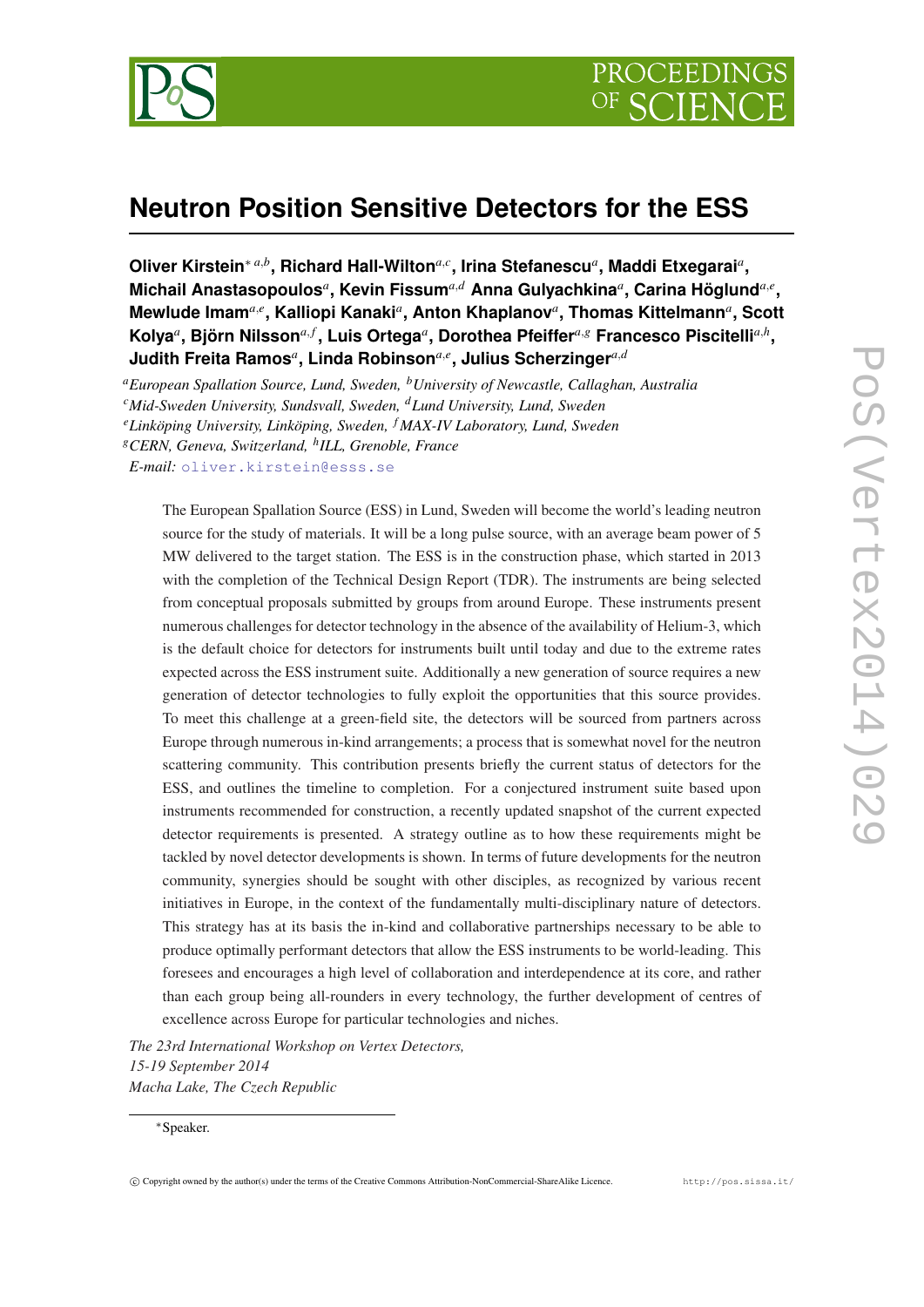## 1. Preamble

The European Spallation Source (ESS) [1] is currently under construction in Lund, Sweden, and foreseen to start a user programme early in the next decade. The ESS aspires to become the world's leading neutron source for the studies of materials during the next decade. Early scientific success during initial operations is an integral part of this vision. The ESS is jointly hosted by Sweden and Denmark, and is a Europe-wide project, presently comprising 17 partner countries, with discussions presently ongoing with several additional potential future partners. A large part of the funding will be available through in-kind contributions, meaning that there is significant of partners across Europe in the ESS construction. Given the 'green-field' nature of the project with previously no extant host institute, the close involvement of partners and expertise from across Europe through in-kind and collaborative relationships is vital for the projects success.

Given the unavailability and high price of  ${}^{3}$ He [2, 3, 4, 5, 6, 7] since 2009, detectors are perhaps the most critical technological challenge for the facility to address. This is often termed the 'Helium-3 Crisis', however, as this has now been ongoing since 2009, it would be better named the 'Helium-3 Reality'. This message is further reinforced by the fact that latest predictions indicate that there will be no US supply after 2023 [8], and the fact that stockpiles of Helium-3 are being rapidly diminished [9]. For ESS, this means that replacing as much of the Helium-3 demand for the baseline initial instruments by alternate technologies is a necessity, as well as ensuring that alternatives exist to further reduce Helium-3 needs in the future in what will be an even sparser supply landscape for this rare gas [10, 11, 12].

This document presents a vision for the detectors and ongoing developments to ensure that ESS instruments have the detectors available that they require to be world-leading, and to ensure that they are available and highly-performant during early operations

### 2. ESS instruments

The ESS instruments are selected according to an open reviewed process of designs submitted by consortia from across Europe. Both the European scientific community and existing European neutron sources have input into this process as well as the ESS governance bodies. In order to determine the optimal choices for instruments, the following factors are considered, amongst others:

- Strength of the future science case fulfilled by the instrument
- Size of the user base for the instrument to ensure competitive utilisation
- Quality of the conceptual design for the instrument and demonstration that it will be world leading
- Engineering and technical reality of the achievability of the design.
- *"Early Success Strategy":* How quickly the instrument will start to produce scientific output.

Initially foreseen as 22 'public' instruments as baseline for the ESS construction project. 'Public" implies that the instruments are available for scientific users to bid for research time, through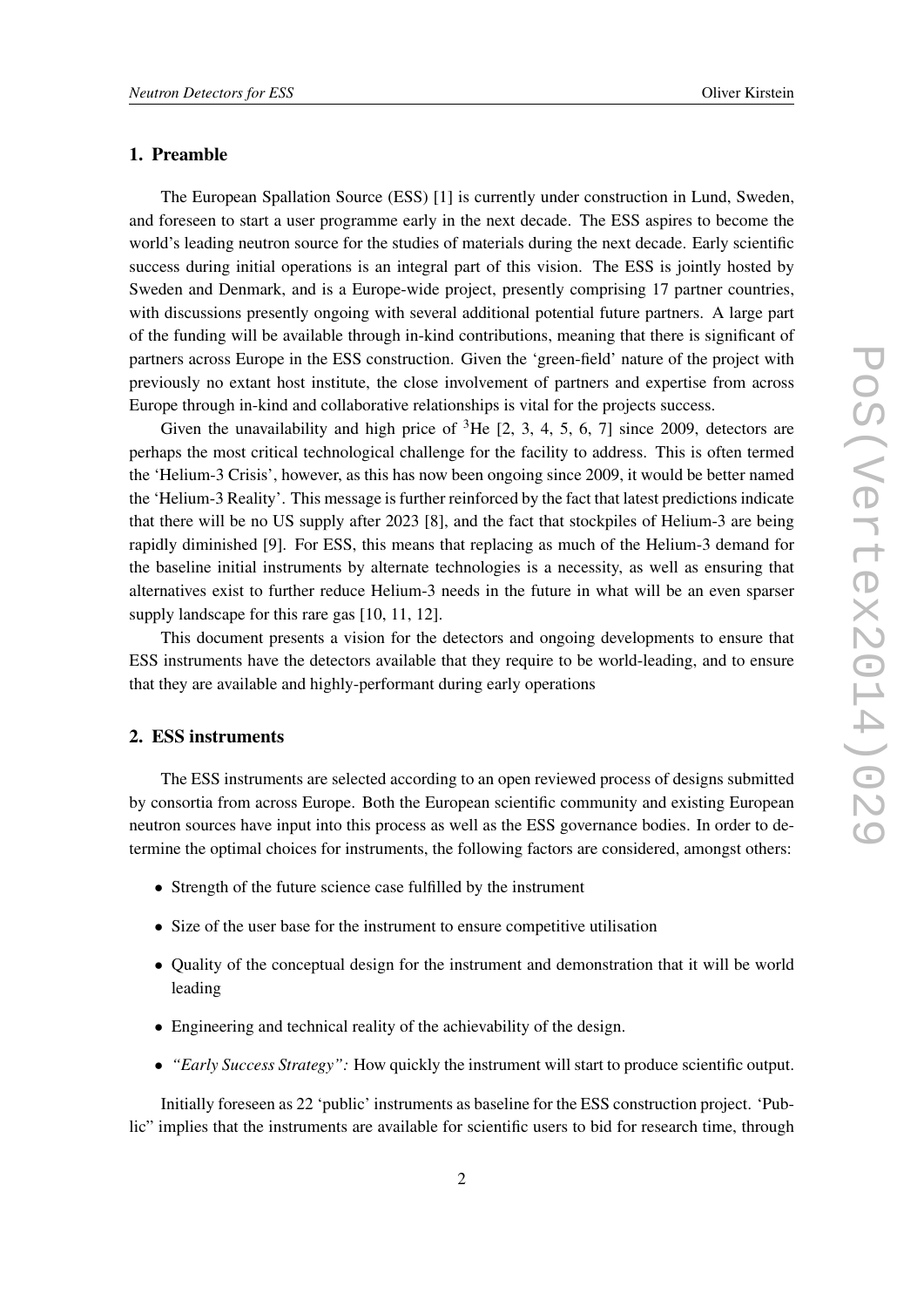a reviewed proposal system. In the TDR [11], a reference suite is outlined, which is one set of choices which could match the future scientific needs of European users.

Presently 3 instruments are chosen and under construction since 1 January 2014. Another 9 instruments have been recommended for construction by the ESS scientific advisory committee, and subject to final approval, will start construction during 2015-16. This consists half of the baseline instruments for the ESS construction project.

The instruments chosen fit into the following instrument classes depending upon their intended application area:

- Neutron Imaging: *ODIN*
- Small Angle Neutron Scattering (SANS): *LOKI, SKADI*
- Neutron Macromolecular Crystallography: *NMX*
- Diffraction: *DREAMS, HEIMDAL*
- Engineering Diffraction: *BEER*
- Reflectometry: *ESTIA, FREIA*
- Spectroscopy: *CSPEC, VOR, CAMEA*



Figure 1: Indicative diagram of the construction schedule for the ESS public instruments.

An example timeline is shown in figure 1 for the construction schedule of instruments. The details of this schedule will vary depending up the details of each instrument.

The rest of this contribution will focus on how the detectors for these instruments might look.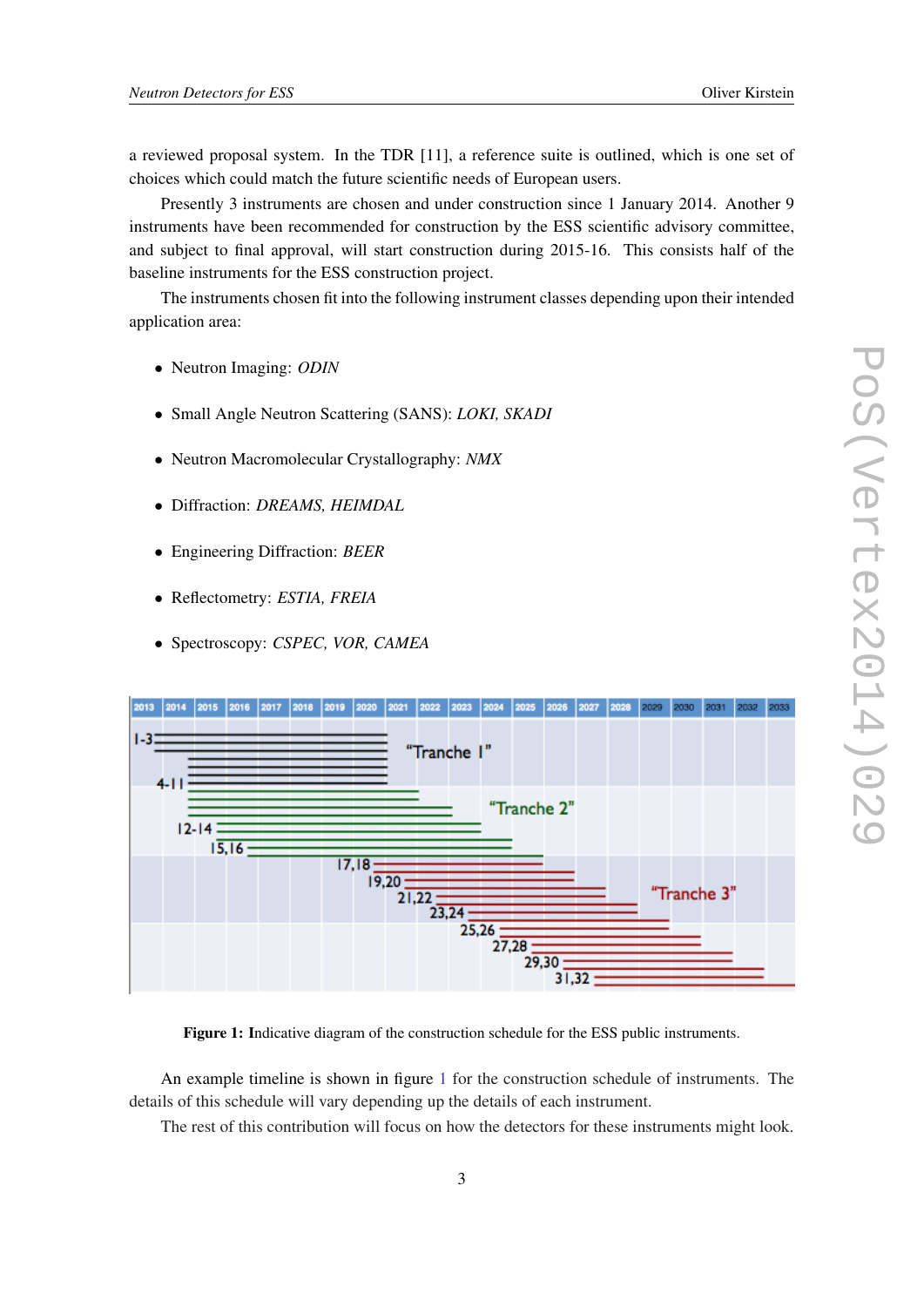## 3. Neutron Detector Technologies for ESS

Neutrons are "detected" by a nuclear interaction in a "converter material" which leads to the destruction of the neutron in the process. The daughter products of this nuclear interaction are then characterised electronically by the detector. Most flagship instruments at current neutron sources use  ${}^{3}$ He gas as this converter material [13]. New kinds of neutron detectors, not based on  ${}^{3}$ He, are urgently needed, due to the very limited availability of  ${}^{3}$ He. For this reason the detector group was the first neutron technology group established in July 2010, as well as extensive collaboration with European collaborative and in-kind partners on novel detector technologies during the ESS design update phase between 2010 and 2013.

The result of this detector development programme is that a range of advanced prototypes and technology demonstrators exist for different application niches for particular classes of instruments. However, it is also clear that for ESS instruments, that the detector technologies will less monochrome than for existing sources [11, 14, 15], where to a great extent only Helium-3 and a smaller fraction of <sup>6</sup>Li-based scintillators are utilised. For ESS, these will be detectors based upon:

a)  $^{10}$ Boron Carbide thin film based gaseous detectors [16, 17]. These can be in a perpendicular-[18, 19, 20, 21, 22, 23, 24, 25, 26] or parallel- [27, 28, 29, 30, 31] neutron incidence geometry.

b) <sup>6</sup>Li-based scintillator detectors - both those utilising <sup>6</sup>Li-glass with a coupled- or angerstyle readout [36, 37] and those incorporating <sup>6</sup>Li embedded in a ZnS scintillating matrix, coupled to wavelength-shifting fibres [32, 33, 34, 35].

c) For smaller, and lower rate applications, <sup>3</sup>Helium detectors may be used.

d) Gd-based detectors, where resolution is needed, and gamma rejection can be relaxed [38].

To be consistent with the "early success strategy", it is important that ESS instruments are performant immediately upon the the provision of first neutrons. As such, it is vital that all installed detectors can be verified to be working and the developments are at such a stage of maturity to ensure this. This can be very simply summarized as follows:

#### *No prototypes installed in ESS*

In terms of reliability, detector systems should be designed with a 10 year minimum instrument lifetime in mind, with a view to being usable for an extended timeframe. The detector systems should be easily maintainable throughout that period, at a reasonable and low level of expected maintenance and expert intervention. The detector systems should be easily serviceable, so that repair and maintenance can be carried out as needed during regular non-beam periods. The complexity of any service or regular maintenance required must be minimal to allow any trained detector technician to perform it; it should not require detailed knowledge of that particular system.

The detector systems should be transparent to users and require no user-interventions. As such they must appear as the proverbial 'black box' system. In contrast detailed information must be available to experts to allow them to verify the correct functioning of all components. All calibration must be transparent to users. Such calibration as needed must either be done by either by experts on a very irregular basis (yearly), or fully automated. Such requirements are analogous to those for photon detectors in the light-source community.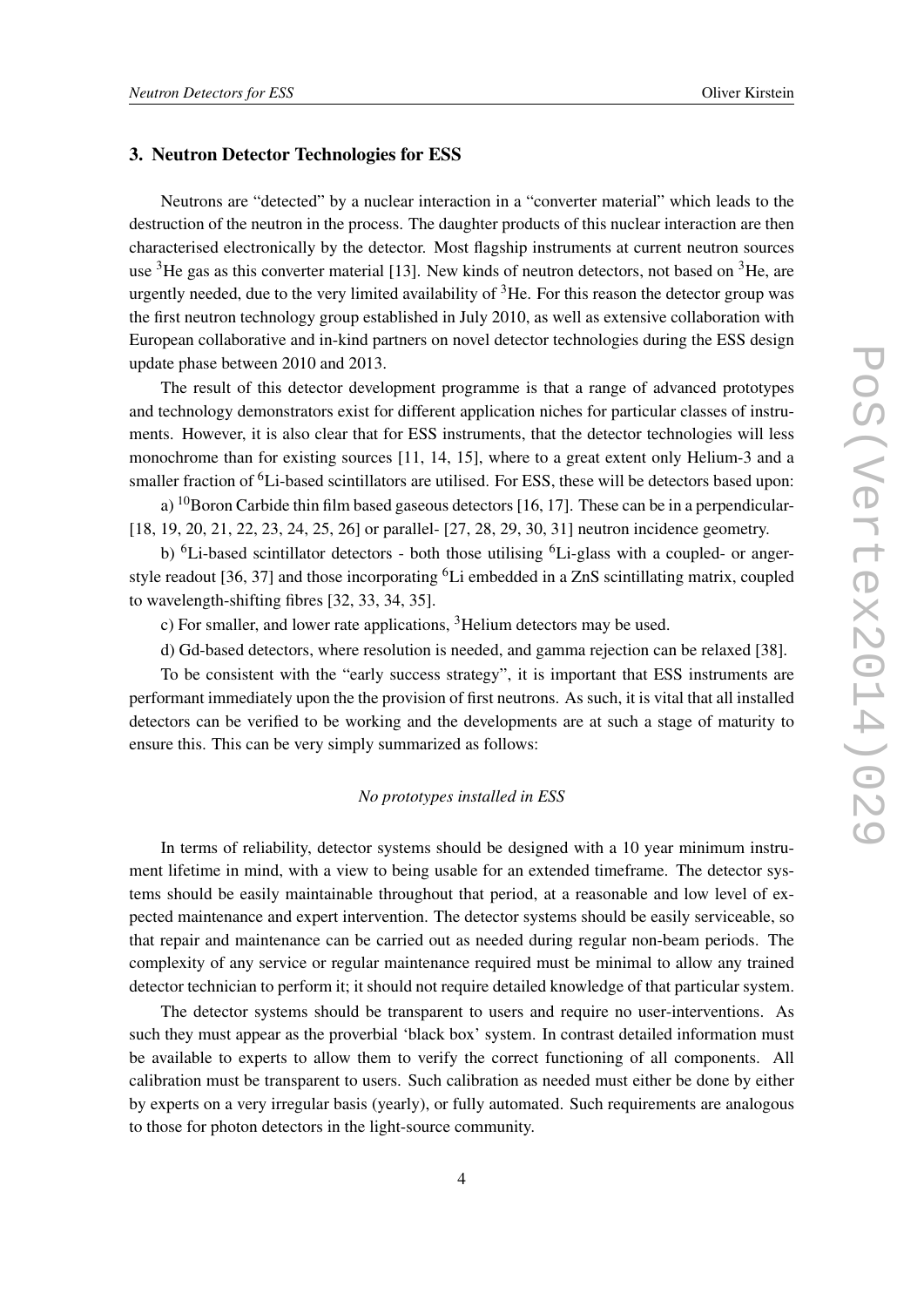## 4. Detectors for ESS Instruments

This section presents one set of choices for detectors which satisfy the requirements of the instruments recommended for construction at ESS so far. Note that the choices outlined here are not unique, but rather one possible set of possible choices to match the requirements of these instruments. As the maturity of these instrument designs develops over the coming years, during the conceptual and detailed design phases, the choices in detector technology will become clearer, and in some cases may even change.

The detector requirements for instruments as presented here in table 1 are an update upon those presented last year ago in the TDR, and 2 years ago in the CDR, and now related to specific instrument designs recommended for construction rather than a generic reference suite.

| <b>Instrument</b>                                                     | <b>Detector</b>     | Wavelength   | <b>Time</b> | <b>Spatial</b> |
|-----------------------------------------------------------------------|---------------------|--------------|-------------|----------------|
|                                                                       | area                | range        | resolution  | resolution     |
|                                                                       | $\lceil m^2 \rceil$ | $\rm{[\AA]}$ | $[\mu s]$   | [mm]           |
| Multi-Purpose Imaging <sup>a</sup> (ODIN)                             | $\mathbf{1}$        | $1 - 10$     | 1           | $0.001 - 1$    |
|                                                                       |                     |              |             |                |
| Broad-Band Small Sample SANS <sup>a</sup> (LOKI)                      | $[8 - 16]$          | $3 - 20$     | 100         | $2 - 8$        |
| General Purpose Polarised SANS <sup>b</sup> (SKADI)                   | 2.0674              | $2 - 18$     | 100         | $5 - 10$       |
|                                                                       |                     |              |             |                |
| Horizontal Reflectometer <sup>b</sup> (FREIA)                         | 0.25                | $2 - 23$     | 100         | $1\times8$     |
| Vertical Reflectometer <sup>a</sup> (ESTIA)                           | 0.16                | $5 - 9.4$    | 100         | $0.5\times2$   |
|                                                                       |                     |              |             |                |
| Bi-Spectral Powder Diffractometer <sup>a</sup> (POWTEX)               | 11.69               | $0.5 - 20$   | < 10        | $2 \times 2$   |
| Thermal Powder Diffractometer <sup>b</sup> (HEIMDAL)                  | 15.002              | $1 - 13$     | 100         | $3 \times 3$   |
| Material Science & Engineering Diffractom. <sup><i>a</i></sup> (BEER) | 6.4925              | $0.1 - 7$    | 10          | $2 \times 5$   |
|                                                                       |                     |              |             |                |
| Macromolecular Diffractometer <sup><i>a</i></sup> (NMX)               | 1.08                | $1.8 - 3.5$  | 1000        | 0.2            |
|                                                                       |                     |              |             |                |
| Cold Chopper Spectrometer <sup><i>a</i></sup> (C-SPEC)                | 47.47               | $1.5 - 20$   | 10          | $25 \times 25$ |
| Bi-Spectral Chopper Spectrometer <sup>a</sup> (VOR)                   | 25.65               | $0.8 - 20$   | 10          | $20 \times 20$ |
| Inverse TOF Spectrometer <sup>b</sup> (CAMEA)                         | 2.4                 | $1 - 8$      | < 10        | $5 \times 5$   |
| <b>Total</b>                                                          | $[130 - 138]$       |              |             |                |

Table 1: Estimated detector requirements for the 22 reference instruments in terms of detector area, typical wavelength range of measurements and desired spatial and time resolution. The foot notes indicates the tranche in which the instruments is presently intended to be delivered.

*<sup>a</sup>*Tranche 1

*<sup>b</sup>*Tranche 2

Using the information from the recommened instruments in table 1, and combining this with those from other proposals which were not recommended, as well as those which are presently being designed, it is possible to generalise these detector requirements according to instrument class. These consolidated detector requirements grouped against instrument class is shown in table [2](#page-5-0).

It is of course apt to take the detector requirements as outlined in tables 1 and [2](#page-5-0) and try and prescribe appropriate technology choices for the detectors for each instrument, where these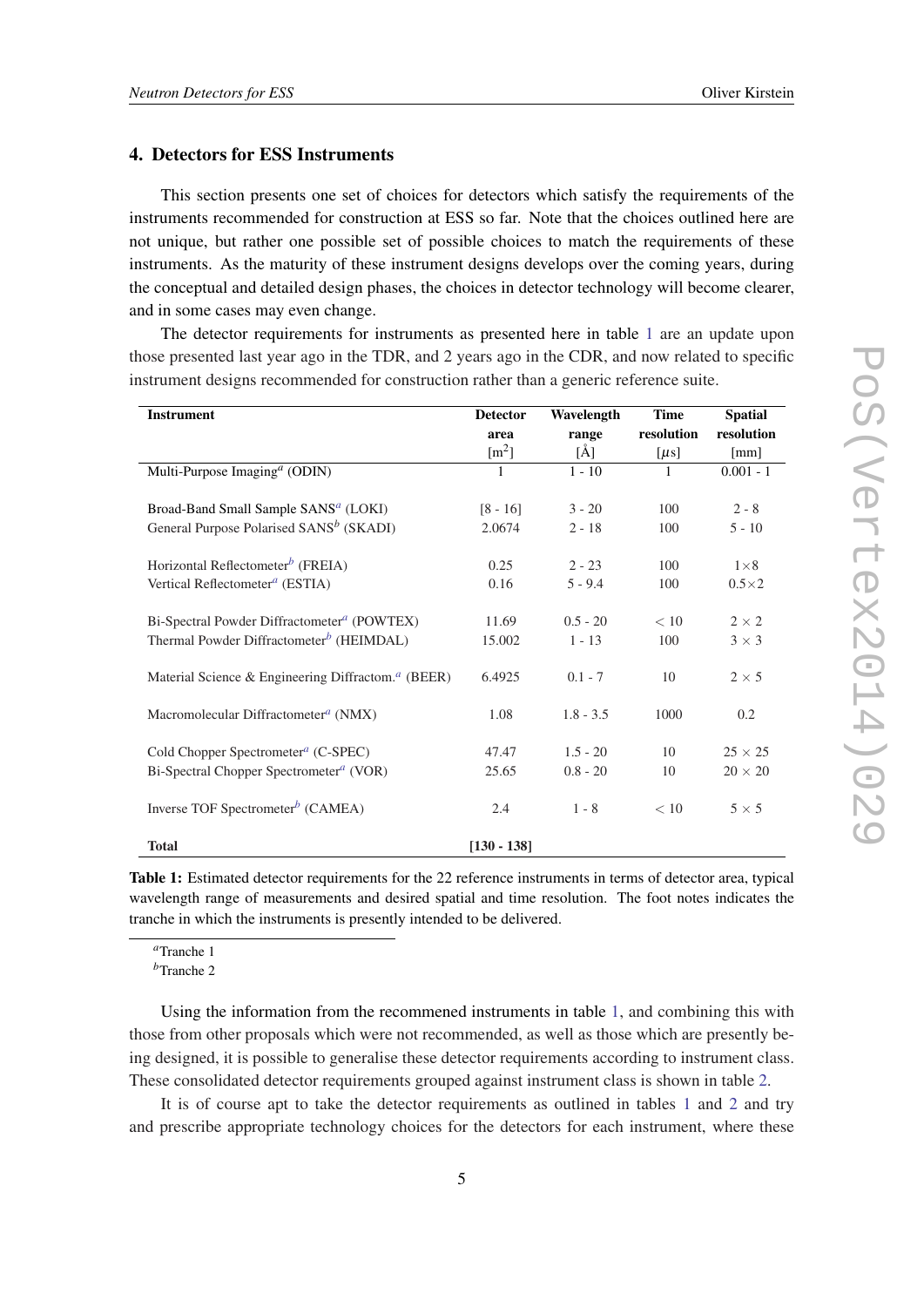<span id="page-5-0"></span>

| <b>Instrument</b> | Wavelength  | <b>Time</b>           | <b>Detector</b>     | <b>Spatial</b>       | Rate            |
|-------------------|-------------|-----------------------|---------------------|----------------------|-----------------|
|                   | range       | resolution            | area                | resolution           | sample          |
|                   | [Å]         | $\lceil \mu s \rceil$ | $\lceil m^2 \rceil$ | $\lceil$ mm $\rceil$ | $[n/s/cm^2]$    |
| <b>SANS</b>       | $3 - 20$    | 100 [ $\mu$ s]        | $[10 - 18]$         | 5                    | $10^{9}$        |
| <b>REFL</b>       | $2 - 23$    | 100 [ $\mu$ s]        | 0.41                | 0.5                  | $10^{9}$        |
| <b>DIRECT</b>     | $0.8 - 20$  | $10$ [ $\mu$ s]       | 73.12               | $10 - 20$            | 10 <sup>7</sup> |
| <b>INDIRECT</b>   | $1 - 8$     | $\lceil \mu s \rceil$ | 2.4                 | 5                    | $10^{10}$       |
| <b>DIFF</b>       | $0.5 - 20$  | 10-100 [ $\mu$ s]     | 26.692              | $2 - 10$             | $10^{9}$        |
| <b>NMX</b>        | $1.8 - 3.5$ | $\lceil ms \rceil$    | 1.08                | 0.2                  | $10^{8}$        |
| <b>IMAGING</b>    | $1 - 10$    | $\lceil \mu s \rceil$ |                     | $0.014 - 1$          | $10^{8}$        |
| <b>ENG</b>        | $0.1 - 7$   | $10$ [ $\mu$ s]       | 6.4925              | 5                    | 10 <sup>7</sup> |

Table 2: Estimated detector requirements for each instrument class in terms of typical wavelength range of measurements, detector area, desired spatial and time resolution and neutron rate on the per  $\text{cm}^2$  on the sample.

requirements might be met by those particular detector technologies. It is important to consider the level of development of those technologies at the moment, and the time at which the instrument needs to be operational when considering this. Such an evaluation is shown in table 3.

| <b>Instrument</b> | <b>Detector Technology</b> |                   |                      |              |           |                |              |
|-------------------|----------------------------|-------------------|----------------------|--------------|-----------|----------------|--------------|
|                   |                            | $10$ B Thin Films | <b>Scintillators</b> |              | $3$ He    | <b>Exotica</b> |              |
|                   | 丄                          |                   | WLS                  | Anger        |           | Gd             | Other        |
| <b>ODIN</b>       |                            |                   |                      | $\mathbf{o}$ |           | $\mathbf{o}$   | $+$          |
|                   |                            |                   |                      |              |           |                |              |
| LOKI              | $\mathbf{o}$               | $+$               |                      | $\mathbf{o}$ |           |                |              |
| <b>SKADI</b>      | $\mathbf{o}$               | $\mathbf{O}$      |                      | $+$          |           |                |              |
|                   |                            |                   |                      |              |           |                |              |
| <b>FREIA</b>      |                            | $+$               | $\mathbf{O}$         | $\mathbf{o}$ | $+$       |                |              |
| <b>ESTIA</b>      |                            | $+$               | $\mathbf{o}$         | $\mathbf{o}$ | $+$       |                |              |
|                   |                            |                   |                      |              |           |                |              |
| <b>HEIMDAL</b>    | $\Omega$                   | $\Omega$          | $+$                  |              |           |                |              |
| <b>DREAMS</b>     | $\mathbf{o}$               | $+$               | $\mathbf{o}$         |              |           |                |              |
| <b>BEER</b>       | $+$                        | $+$               | $\mathbf{o}$         |              |           |                |              |
|                   |                            |                   |                      |              |           |                |              |
| <b>NMX</b>        | $\mathbf{o}$               | $\mathbf{o}$      | $\mathbf{o}$         | $\mathbf{o}$ |           | $\ddot{}$      | $\mathbf{o}$ |
|                   |                            |                   |                      |              |           |                |              |
| C-SPEC            | $+$                        |                   |                      |              |           |                |              |
| <b>VOR</b>        | $+$                        |                   |                      |              |           |                |              |
|                   |                            |                   |                      |              |           |                |              |
| <b>CAMEA</b>      | $+$                        |                   |                      |              | $\ddot{}$ |                | $\mathbf{o}$ |

Table 3: Appropriate detector technology options for the recommended instruments. The detector technologies are grouped into perpendicular  $(\perp)$ - and inclined  $(\parallel)$ - neutron incidence geometries for <sup>10</sup>B thin film detectors, wavelength shifting fibers (WLS) and Anger/direct-coupled cameras for scintillator detectors, <sup>3</sup>He detectors, Gd-based detectors and Other. In the matrix of options, '+' indicates that this technology is presently seen as a high possibility, '-' indicates that it is a disadvantageous technology for this instrument, and 'o' means that it is considered an option, though not the primary one.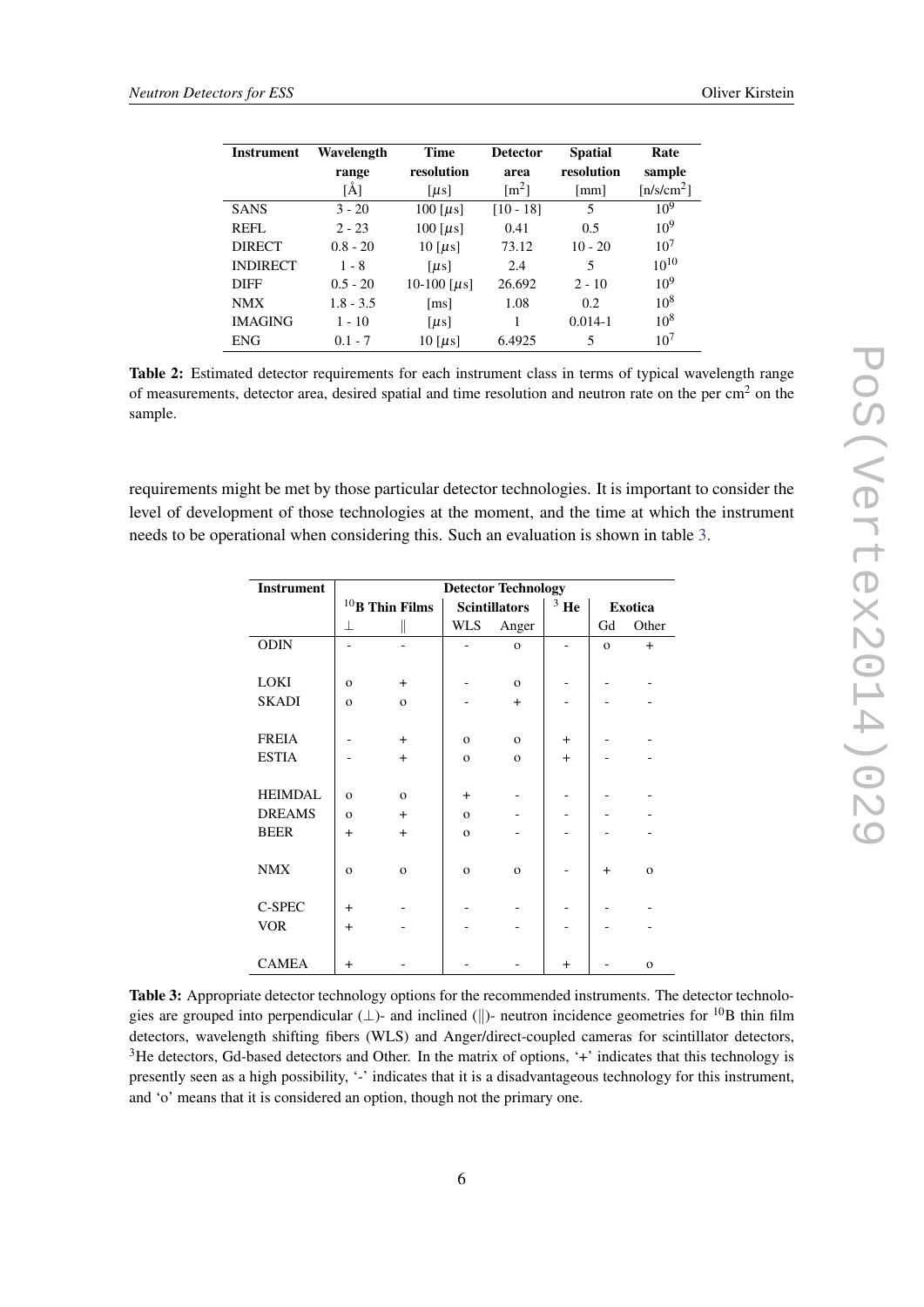## 5. Conclusion

With the ESS construction underway, the requirements for detectors for ESS instruments is becoming clearer. With significant developments for Helium-3 replacement technologies for detectors there will be a rich and complete suite of detectors to fulfill the needs of ESS instruments; detectors for ESS instruments are possible, despite the Helium-3 crisis. Note that as the requirements will still significantly evolve with the instrument design over the coming 1-2 years, these choices need to be continually reviewed.

As with any crisis, it is not only about challenges, but also opportunities are opened up; with the new Helium-3 reality, the neutron scattering community is presented with an opportunity to enhance the possibilities for neutron instrumentation, in particular detectors, beyond that previously possible.

#### **References**

- [1] European Spallation Source ESS AB, http://www.esss.se
- [2] A. Cho, *Science* 326 (2009) 778–779.
- [3] K. Zeitelhack, *Neutron News* 23, issue 4 (2012) 10–13.
- [4] T.M. Persons and G. Aloise, United States Government Accountability Office GAO-11-753 (2011)
- [5] D. Kramer, For some, helium-3 supply picture is brightening, Physics Today 64, 20-23 (2011)
- [6] R. T. Kouzes, *The 3He Supply Problem*. Technical Report 11-753, US Government Accountability Office 2011.
- [7] D.A. Shea and D. Morgan, The helium-3 shortage: Supply, demand, and options for congress, Congressional Research Service R41419 (2010)
- [8] R. Kouzes, The End of He-3 as we know it, IEEE-NSS Conference Record, Soeul (2013).
- [9] M. Russina, NEAT Instrument, JCNS Workshop on Trends and Perspectives in Neutron Scattering, Tutzing (2014).
- [10] S. Peggs et al, *ESS Conceptual Design Report* ESS-2012-001 (2012).
- [11] S. Peggs et al, *ESS Technical Design Report* ESS-2013-001, (2013). ISBN 978-91-980 173-2-8.
- [12] International collaboration on the development of neutron detectors, http://www.icnd.org
- [13] A. Denoux and G. Lander, ILL Neutron Data Booklet 2nd Edition (2003).
- [14] R. Hall-Wilton, Detectors for the European Spallation Source, IEEE NSS conference record (2012), HE-1-1
- [15] B. Guerard, R. Hall-Wilton and F. Murtas, Prospects in MPGDs development for neutron detection, Summary of RD51 Academia-Industry Matching Event, CERN October 14-15, 2013, RD51-NOTE-2014-003, arXiv:1078023
- [16] 2nd International Workshop on the development of BF3 and B-10 detectors, Grenoble 2012: http://www.ill.eu/news-events/events/2nd-interna tional-10b-bf3-detectors-workshop/presentations/
- [17] C. Höglund *et al*., *Journal of Applied Physics* 111 (2012) 104908.